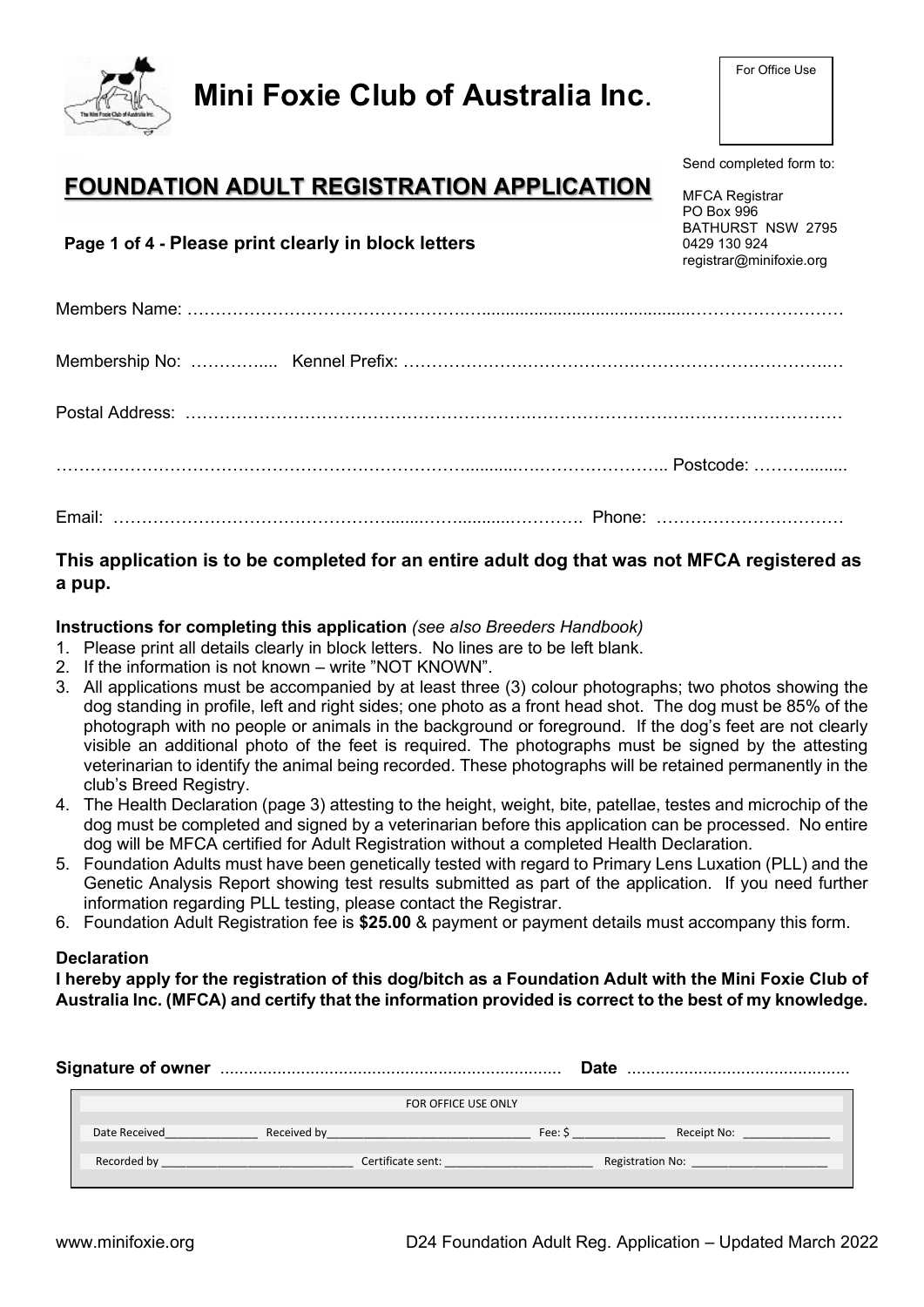# FOUNDATION ADULT REGISTRATION APPLICATION

Page 2 of 4 - Please print clearly in block letters

| If whelping date is not known, please ask the veterinarian to estimate age in the Health Declaration. |  |  |  |                                     |  |                  |           |
|-------------------------------------------------------------------------------------------------------|--|--|--|-------------------------------------|--|------------------|-----------|
| <b>Sex:</b> (please circle) MALE FEMALE                                                               |  |  |  | <b>Desexed:</b> (please circle) YES |  |                  | <b>NO</b> |
| <b>Colour:</b> (please circle) BLACK/WHITE                                                            |  |  |  | <b>BLACK/TAN/WHITE</b>              |  | <b>TAN/WHITE</b> |           |
| Natural Bobtail: (please circle) YES NO Microchip Number: ___ ___ ___ ___ ___                         |  |  |  |                                     |  |                  |           |
| Number of photos submitted:  Genetic Analysis Report For PLL submitted: YES                           |  |  |  |                                     |  |                  | <b>NO</b> |
| <b>Background Information –</b> please provide photos of parents & grandparents                       |  |  |  |                                     |  |                  |           |
|                                                                                                       |  |  |  |                                     |  |                  |           |
|                                                                                                       |  |  |  |                                     |  |                  |           |
|                                                                                                       |  |  |  |                                     |  |                  |           |
|                                                                                                       |  |  |  |                                     |  |                  |           |
|                                                                                                       |  |  |  |                                     |  |                  |           |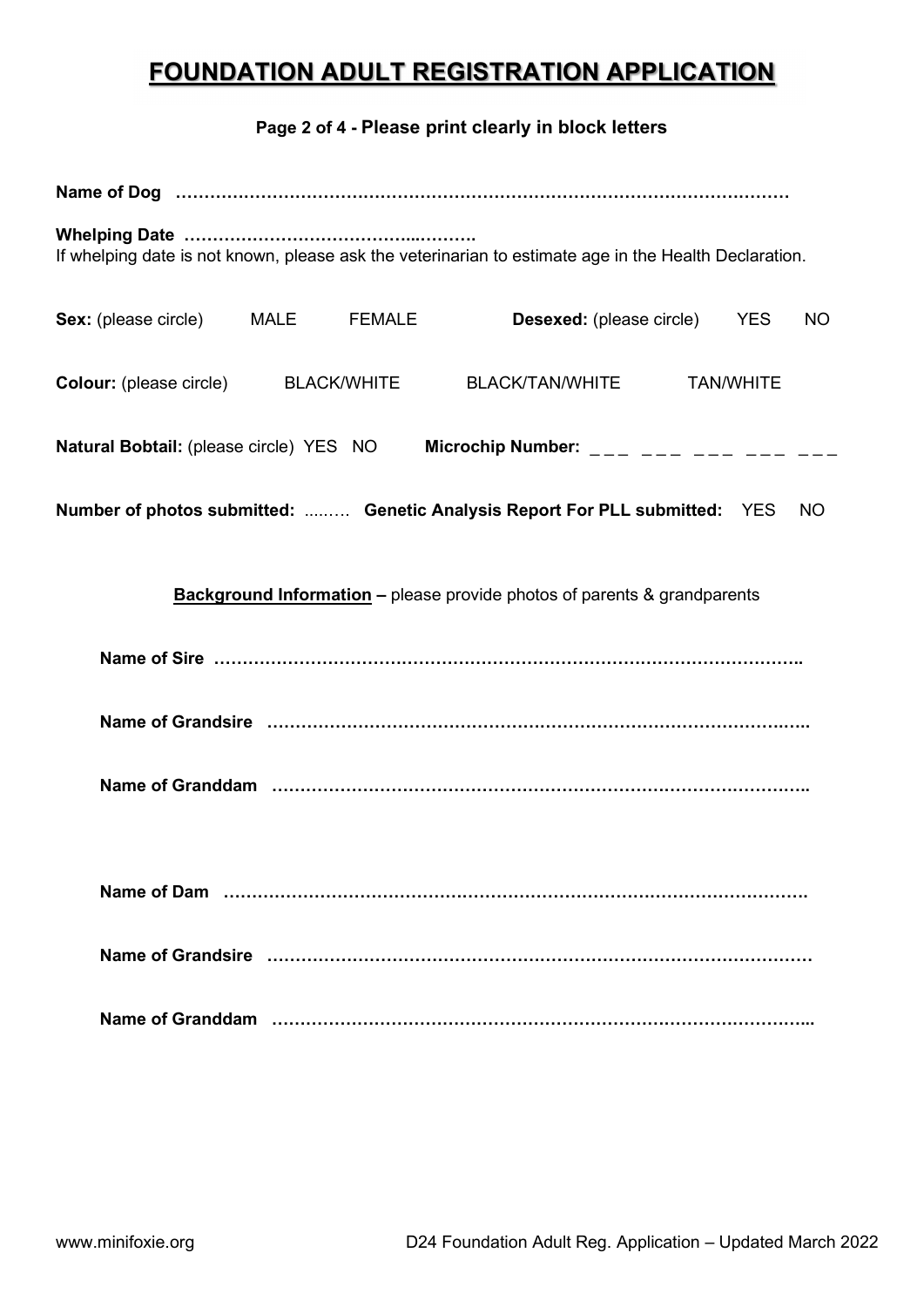### Mini Foxie Club of Australia Inc.

## FOUNDATION ADULT REGISTRATION APPLICATION

Page 3 of 4 - Please print clearly in block letters

HEALTH DECLARATION for: ………………………………………………………………….

|                                                                                        |          |            |                  |              | (Name of Dog/Bitch)                                                                                 |  |
|----------------------------------------------------------------------------------------|----------|------------|------------------|--------------|-----------------------------------------------------------------------------------------------------|--|
|                                                                                        |          |            |                  |              | This declaration must be completed by a Veterinary Surgeon after the dog/bitch is 12 months of age. |  |
| <b>General Health</b>                                                                  |          |            |                  |              |                                                                                                     |  |
| <b>Bite</b>                                                                            | Overshot |            | $\Box$ Undershot | $\Box$ Level | Scissor                                                                                             |  |
| Note: The correct bite of a Miniature Fox Terrier is a scissor bite, not a level bite. |          |            |                  |              |                                                                                                     |  |
| <b>Comments</b>                                                                        |          |            |                  |              |                                                                                                     |  |
| <b>Descended Testicles</b>                                                             |          | $\Box$ One | $\Box$ Two       | $\Box$ None  | □ Not Applicable                                                                                    |  |
| <b>Patellae</b>                                                                        |          | Normal     |                  |              | Abnormal: Grade (on a scale of 1 to 4)                                                              |  |
| <b>Comments</b>                                                                        |          |            |                  |              |                                                                                                     |  |
| <b>Height to the withers</b>                                                           |          |            | cms              | Weight       | □ kg                                                                                                |  |

| <b>Comments</b>                                                               |             |                                               |
|-------------------------------------------------------------------------------|-------------|-----------------------------------------------|
| <b>Microchip No</b>                                                           |             |                                               |
| I certify that the information stated is correct to the best of my knowledge. |             |                                               |
|                                                                               |             |                                               |
|                                                                               |             |                                               |
|                                                                               |             |                                               |
|                                                                               |             |                                               |
|                                                                               |             |                                               |
| <b>Signature of Veterinary Surgeon</b>                                        | <b>Date</b> | <b>Name and Address of Veterinary Surgeon</b> |

Weight is considered to be  $\Box$  Healthy weight for height  $\Box$  Overweight  $\Box$  Underweight